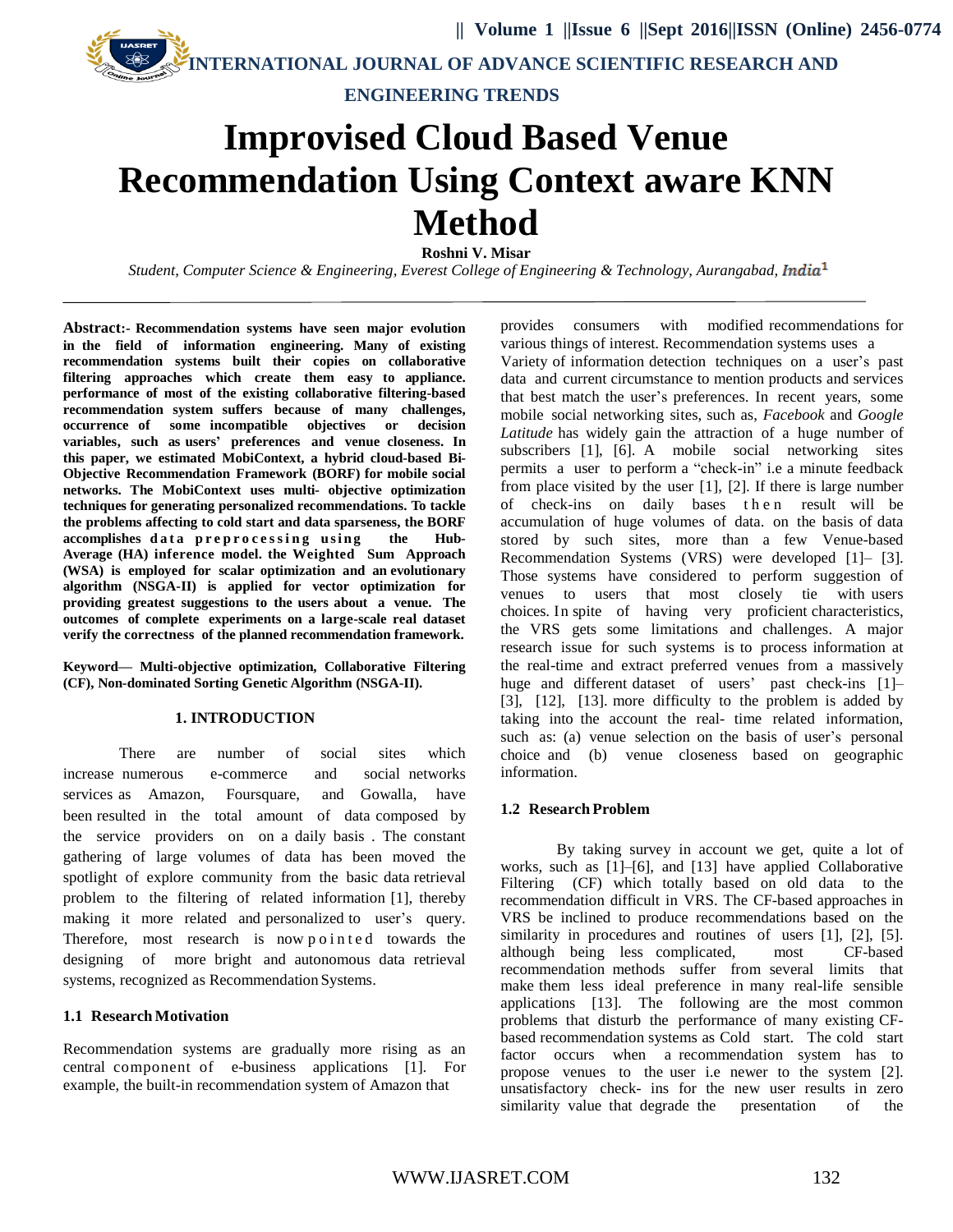

# **ENGINEERING TRENDS**

recommendation system [13]. The single result for the system is to provide recommendation in such situation is to wait till sufficient check-ins to get by the user at different venues. Data sparseness. Some of previous recommendation systems go through data sparseness problem that occurs when users visited only a inadequate number of venues [3]. This outcome wills results into a sparsely occupied user-tovenue check-in matrix. The sparseness of such of matrix, difficulty in finding unreliable similar users to generate highquality recommendation. Scalability. Maximum of outdated recommendation systems suffer from scalability issues. The rapid and dynamic growth of number of users cause recommender system to parse millions of check-in records to find the group of similar users. Some of the recommendation systems [2], [3] utilize data mining and machine learning techniques to condense the dataset size. on the other hand, there is an essential transaction between reduced dataset size and recommendation quality [1]. The instant effect of the above complications is the degradation in performance of most of the CF-based recommendation systems. Hence, it is not satisfactory to rely solely on basic but memory-intensive CF approach to generate recommendations.

## **2. LITERATURE SURVEY**

A Context-aware Modified Travel Recommendation System based on Geo-tagged Social Media Data Mining : From last few years reputation of digital cameras and camera phones has been added for evolving support of sharing on Internet groups such as Flickr (flicker.com) and YouTube(youtube.com), these online unrestricted sites, users can share their experiences on the Web through rich media data such as photos and videos. The social media such as Facebook (facebook.com) and Gowalla (gowalla.com) based on place is not only transforming the landscape of computing but also motivating social changes of various kinds, and therefore this occurrence has been moved social media from Internet to real place (Sui and Goodchild 2011). In fact photos and videos which has huge percentage of data available on the Web, and it will be added or exchanged at every second, have provided new research chances and issues for multimedia, data mining, and geographic-related research and applications ,therefore multimedia data such as pictures not only contain recorded information such as tags, title, notes and description but also tagged with temporal context (i.e., at what time photo was taken) and spatial context (i.e., the location in the form of latitude and longitude) where the photo was taken. In this practice things of LBSNs that people frequently visit new places that are geographically near to their past visited locations, and such new visits are usually in link by their social associations. Earlier, furthermost work focused on trajectorybased approaches for venue recommendation systems [1]– [3]. The path based approaches is used to record evidence about

a user's visit design f o r m a t (in the form of GPS coordinates) to various locations, the routes taken, and settle times. Later some authors applied data mining and machine learning on trajectory data to recommend most popular places. Although, trajectory-based approaches recommend locations to users which is based on their past trajectories, apart from that major drawback of such approaches is that they are not able to concurrently consider other significant factors apart from simple GPS trace that makes them produce less optimal recommendations. Also trajectory based approaches suffer from scalability issues as huge volumes of trajectory data needs to be processed causing considerable overhead. Some approaches, such as [3], [5] are based on the online ratings provided by the users to the visited places.Apart from rating based approaches, some of the techniques have their models built on check-in based approaches where the users provide small feedbacks as check-ins about the places they visited [2]–[4], [7], [14].Above mentioned approaches having their designs built on memory-based CF that enables such approaches to provide recommendations to users on the basis of their past entries. Such approaches suffer from common issues of memory-based CF (e.g. cold start and data sparsity) which decrease their performance. To report the issues mentioned above, we projected a hybrid approach over a cloud architecture.

## **3. PROPOSED SYSTEM**

#### **Training Module**

A self learning system is proposed that will also take into account, past user searches and consider scalar as well as vector queries to recommend appropriate results.

#### **Quality of Predictions**

There will be a definite prediction is that we want our recommender to make noble recommendations. So that we want it to perform better than any "dumb" guess algorithm which just uses universal data which is as an average rating for items.

#### **Speed/Scalability**

Maximum recommender systems work in a marketable and/or accessible setting and it is important that they can start building recommendations for a user nearly instantly. It means that the algorithm will not take too long to make any predictions - it has to work, and work fast. speed is directly related to the scalability of the algorithm. Again, systems in a profitable and/or online setting can have a massive dataset. The algorithm must keep its speed even if there are many billions of ratings. **Easily Updated**

The datasets which is used is behind recommender systems are constantly being updated with updated ratings from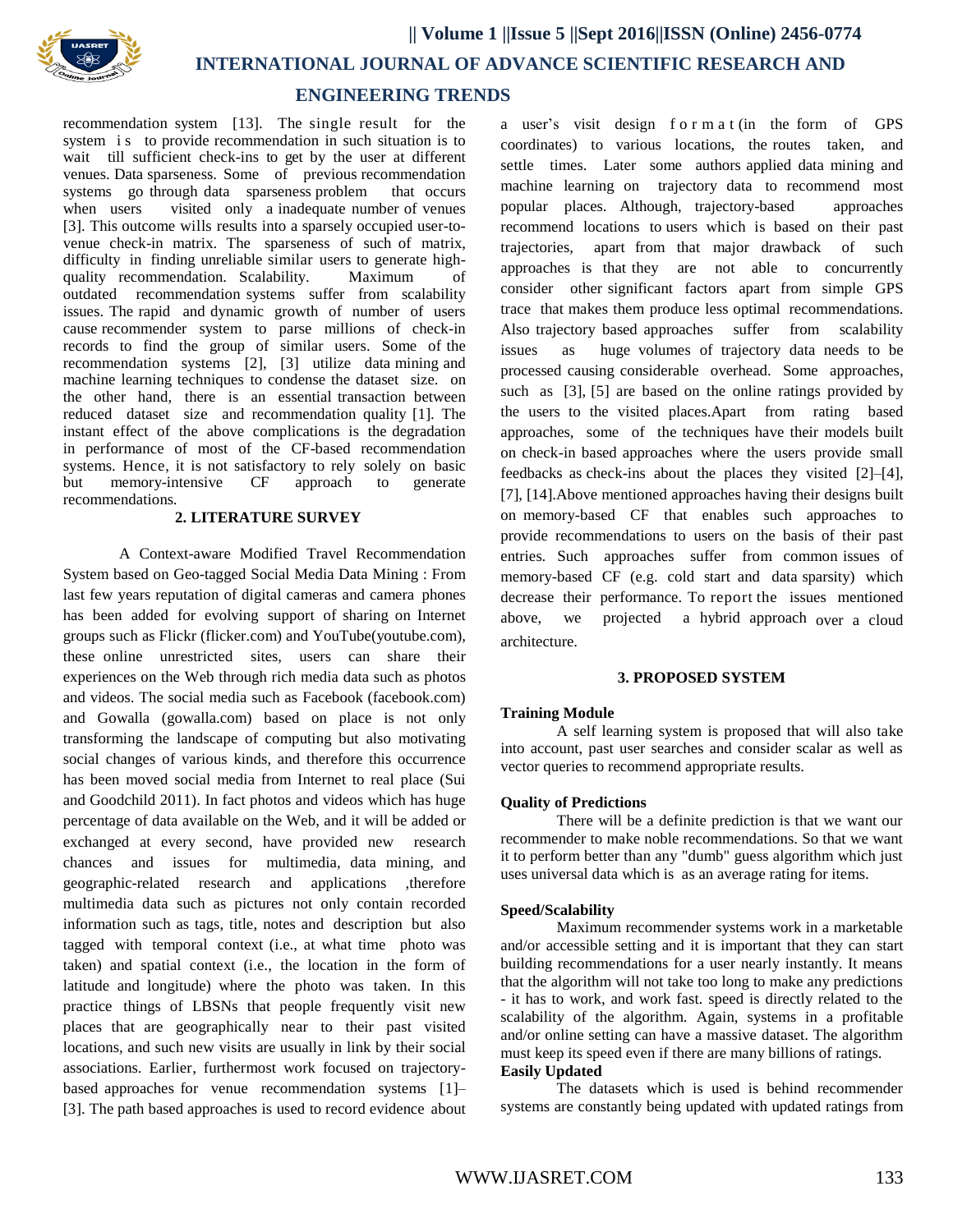



# **ENGINEERING TRENDS**

users. The algorithm which is used must handle this updated information rapidly. If the algorithm required a model that needed several hours to build, it might miss its chance to make recommendations built on new information speedily.



## **User Profiles**

As shown in Fig. 1, the *MobiContext* framework keeps records of users' profiles for each geographical area. The arrows from users to venues at lower right of Fig. 1 direct the number of registrations performed by each user at numerous venues. A user's profile holds user's identification, venues which are visited by the user, and check-in time at a venue.

# **Ranking Module**

This module is present on the top od user profile. The ranking module accomplishes functionality during the preprocessing phase of data improvement. The pre-processing can be done in the form of periodic batch jobs running at monthly or weekly basis i.e. handled by system administrator. The ranking module put on model-based HA inference method on users' profiles to give ranking to the set of users.

# **Mapping Module**

The mapping module work out similarity graphs among expert users for a given region during pre-processing phase. The resolution of similarity graph calculation is to make a network of compatible people who share the similar likings for various venues they visit in a geographical area. The mapping module also figures venue closeness based on geographical distance between the current user and popular venues.

## **Recommendation Module**

Architectural diagram represents the online recommendation module that runs a service which accept recommendation requests from users. A user's request has (a) current situation (such as, GPS location of user, time, and region), and (b) a bounded region surrounding the user from where the top *N* venues will be selected for the current is number of venues).

## **Mobicontext Recommendation Framework**

In this section, we discuss in detail the functionality of the proposed *MobiContext* framework. The frequently used acronyms in this paper are listed in Table 1. In terms of functionality, *MobiContext* framework has two main phases: (a) a pre-processing phase and (b) a recommendation phase. The detailed description of the above mentioned phases is presented in the following two subsequent sections.

# **Pre-processing Phase**

Pre-processing is further divided into two phases: (a) ranking phase and (b) mapping phase, as described in the following subsections.

## *Ranking Module*

The framework keeps region-wise user-to-venue check-in matrix.

# *Mapping Module*

The mapping phase computes the similarity among the expert users (that were generated by the ranking phase) using Pearson Correlation Coefficient. The PCC is widely used in recommendation systems to produce parallel graphs among users [13]. The graph constructed in the mapping phase will be made available for online recommendations. The value of the PCC ranges between -1 and +1, where the value near to 1 shows the upper degree of similarity exists between two users. If the value of PCC is zero or less than zero, that means the preferences of two users (c and c′) do not match.

# **Recommendation Phase**

The online recommendation module uses bi-objective optimization to obtain an optimized list of venues. Assume an current user *A* is interested in venue type *T* that must be situated near to the current location of the current user within a specific area *R*. In such case, the current user requires the best preferred venues and the nearest venues from the user's current location. To meet both the above-mentioned objectives, we utilize bi- objective optimization in the proposed *MobiContext* recommendation framework. The optimization module